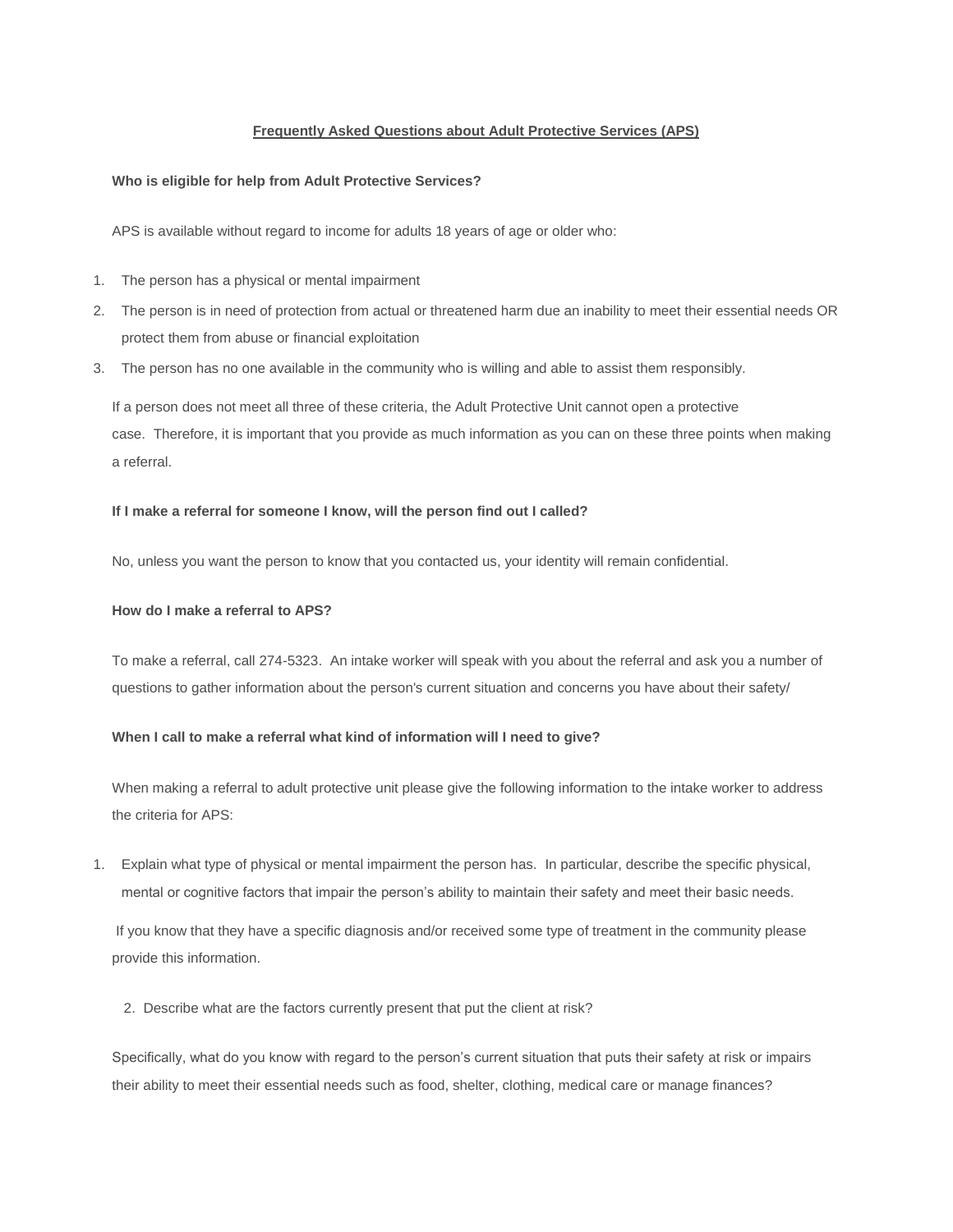If you think there is physical, sexual or emotional abuse or financial exploitation occurring, please provide as much detailed information as you can with regard to the evidence basis of your concern.

3. Are there any other resources in the community such as family members, neighbors, other agencies that are assisting the person in addressing the issues identified above?

Adult Protective Services are considered a last resort and intended to be short term. Hence, we work to connect referrals with community members and services that can help provide ongoing assistance and support. Any information you can share regarding community connections that the person you are referring already have will help to better serve them and ensure their safety and well-being in the long run.

#### **After I make a referral what will happen?**

If the intake worker determines that the case meets the criteria for APS, a worker will make a home visit to meet with the person and assess their safety and current situation. APS will make a final determination whether or not to accept a case.

#### **Will I find out whether APS will work with the person I referred?**

Yes, an APS worker will notify any person or agency who makes a referral whether APS is accepting the case.

#### **What happens if the person says they do not want to receive any services from APS?**

If the worker determines that the person has enough supports and resources available that they will be safe without the involvement of APS, we will close the case. However, if we determine that the situation is unsafe and the person is in need of additional services and support APS will keep the case open and continue to try to engage the person and provide them assistance.

# **If the person I refer has a severe substance abuse or mental health problem, can APS make them go to treatment services?**

No, under the law all persons APS serves have the right to self-determination. This means that when someone is struggling with a mental health or substance abuse problem, except when they are an immediate danger to themselves or others, they have the right to refuse treatment services and APS cannot in anyway force them to go against their will.

#### **What does it mean when APS becomes someone's representative payee (rep-pay)?**